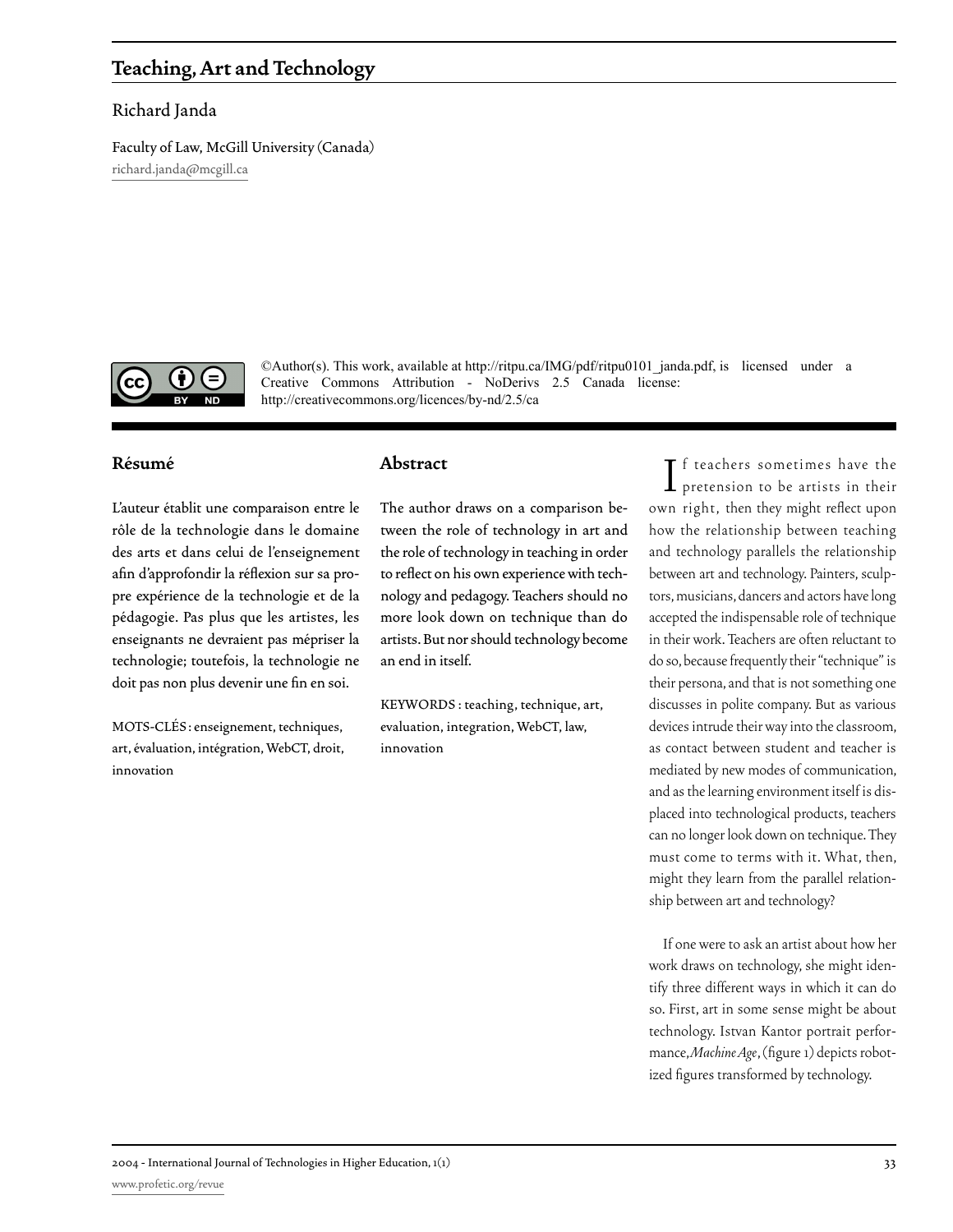

Figure 1. Machine Age<sup>1</sup>.

Second, art might integrate technology into the work. Suzanne Giroux's *Barque*  n<sup>o</sup> 6 integrates a video projector, screen, videodisc player and colour videodisc.



**Figure 2. Barque n° 6, 1990<sup>2</sup>.** 

Third, and most obviously, art might be facilitated by technology. Ulysse Comtois' Colonne nº 6 required the mechanized construction of aluminum plates.

These three different relationships to technology can also exist in teaching – teaching *about* technology, teaching *integrating* technology and teaching *facilitated by* technology. As in art, the three relationships can co-exist in teaching. But the last two relationships might be mistaken for each other and indeed might occasionally be at cross-purposes.

In art, the overly obtrusive technique can inadvertently do more than facilitate the work and by becoming part and parcel of it, overwhelm it and detract from its form, or at worst render it frivolous or gaudy. One sees only the gadget and loses the aesthetic for which the technique was deployed. This is not at all to say that the artist should avoid integrating technology into her work. Suzanne Giroux's work demonstrates that confident integration of technology can advance what is a relatively new art form – the video installation.

In teaching, as I know from some unhappy experience with early efforts to use technology, there is also a great danger of allowing technique to overwhelm the purpose for which it is deployed. If one spends more time putting bells and whistles into PowerPoint presentations than in mapping out learning outcomes for a class, a danger sign should start flashing. And unless you teach engineering, computer



**Figure 3. Colonne n° 6, 1967<sup>3</sup>.** 

science, or some other subject bearing on technology, to go beyond integrating technology into your teaching and to allow your teaching to become about technology borders on the obsessive. As teachers, for the most part, our relationship to technology should be that it is used to facilitate learning. If, to make a point memorable and challenging, you can seamlessly cut to a live internet feed – say to compare how a particular news item is being characterized in different sources from around the world – you may be able to enhance your pedagogy. But there is a risk that you are becoming *gadgeteux*.

One can learn from art, although its aesthetic sense has precedence over pedagogy. Teaching can have its aesthetic, although pedagogy has precedence over it. And just as technology can change the aesthetic of art, so too it can change the aesthetic of teaching. Acceptance of change in aesthetic is notoriously difficult to cultivate. It requires nothing less than to have people change the manner in which they perceive. The teacher cannot be too doctrinaire in imposing the aesthetic changes engendered by technology because after all, learning must have precedence over that. If the artist who was misunderstood in her own time might be a romantic heroine, the misunderstood teacher is arguably no teacher at all.

Thus the teacher must assure that the aesthetic changes wrought by technology are accessible to students. This is particularly so if one seeks to do more than use technology to facilitate making a point that was already made in the classroom. That is, one can expect that students will readily accept a technical improvement in a presentation – say upgrading images from a traditional slide show to a CD presentation. If, on the other hand, one seeks to integrate technology into teaching so as to produce a new environment for learning, that is where one risks being most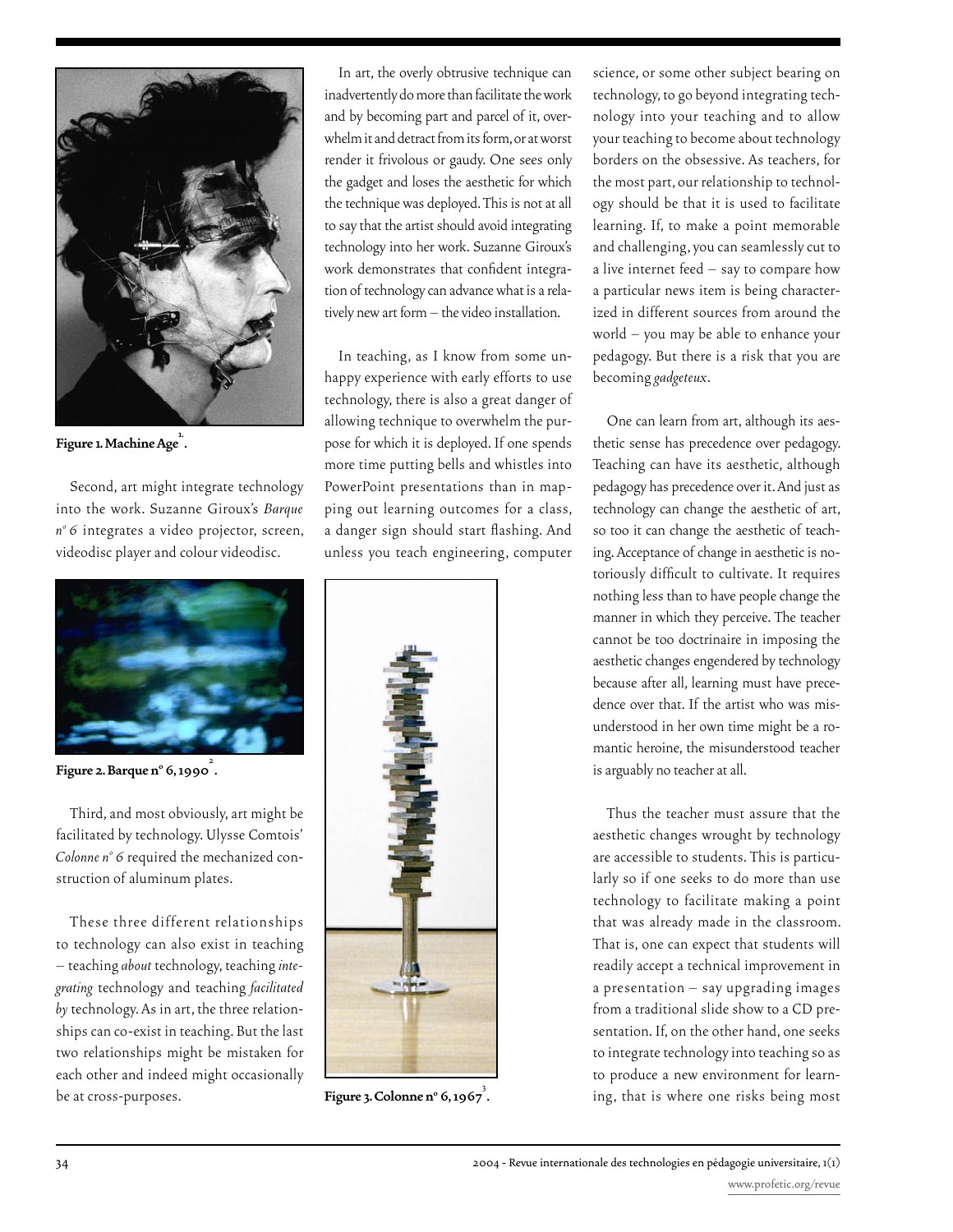misunderstood because that is where one is playing most with students' own aesthetic of teaching.

Let me tell a story about my own teaching that illustrates, I hope, the challenges of changing the aesthetic of learning, the dangers of being too doctrinaire, but also the rewards of finding ways to have students embrace accessible changes.

Teachers in a Law Faculty always struggle to attain a balance between inquiry into law as an academic discipline and inquiry into law as a professional vocation. The balance is struck differently as among different teachers, which is probably a good thing since it gives law students an opportunity to seek out a range of experiences and perspectives. My own tendency has been to emphasize academic inquiry, although I feel a responsibility to give students sufficient guidance so that they can situate themselves confidently in a professional environment. In short, I remain somewhat schizophrenic about my teaching.

So I asked myself, "Could I use technology to help with the professional learning I want to promote and thus free up the classroom to pursue academic inquiry more exclusively?" My class was Business Associations, a standard introduction to the legal form businesses take, with emphasis upon the corporation. In my view, the course should open up an inquiry into the nature of the firm, problems of corporate governance and the social role of the corporation. But at the same time, it should prepare students to orient themselves when they encounter corporate law in practice. The two sets of inquiries can and should be complementary, but they can also run interference on each other. My goal was to develop a set of practical modules that would allow students to negotiate and develop a set of standard business law documents – a partnership agreement, articles of incorporation and a takeover bid – and to do so within as authentic a professional framework as possible. I wanted them to be confident that they had the skills necessary to take on these tasks should they arise for them in legal practice. But I did not want to use classroom time to engage in those tasks and for this reason I thought the integration of technology could help.

About six years ago, I started looking for software than could help me manage a series of two- and three-way Web-based negotiations among multiple groups of students. My typical enrolment was sixty students and I wanted to have groups of three or four that would make up "law firms" in the class. In the days before WebCT and other learning technologies, I even started discussions with technical people at McGill about how to develop our own software to accomplish this purpose. And then one day, along came a colleague from Melbourne University in Australia who seemed to have engaged in exactly the same exercise I wanted to undertake, albeit in a different course and with somewhat different parameters. He had worked on developing software for a Civil Procedure class that would allow students to file documents and exchange letters with opposing "firms" and had just gone through the first year of the experience. He was enthusiastic about sharing the technology, and so my adventure began.

Arrangements were made to transfer the software to McGill. Unfortunately, I came to have a good understanding of the expression "we do not support that." A vast array of problems concerning servers and networks suddenly sprung to the fore. My sunk costs in the venture mounted ominously, especially as we got into the business of re-writing code. Fortunately, I had one bit of good sense, which was to have recourse to our Centre for University Teaching and Learning and to get the advice of Dr. Laura Winer, who had a font of experience dealing with how technology could be used in learning. She

undertook to survey my students as the project unfolded so as to evaluate whether what we were doing really did contribute to learning. Among the pieces of sage advice she immediately offered was that we should aim to have something simple that worked rather than something elaborate that might fail. By the time I was ready to present the project to the students, I felt that I had something simple that would be successful.

It soon was obvious that the integration of technology into my teaching was becoming so obtrusive that it was overwhelming everything else. I was generating an endless string of questions about the operation of the software. Students at the time were still not completely comfortable even with the operation of e-mail and often approached me with the words : "Do we really have to do it this way? Can't I just hand it in to your office?" Every time the server went down or some glitch was encountered in the software, naysayers became bolder. And since my initial thought was that this was a valuable exercise in which everyone should participate, the obligatory character of the process became a source of more-or-less open contestation. It was not yet a complete failure but the project did not seem headed for dazzling success. I began to wonder whether it was worth pursuing.

The results of the first year's experience led to an abandonment of the software. It was decided to combine e-mail with a rudimentary Web discussion group technique, which meant that most of the aesthetic elements of the software (court "stamped" documents, standard form letters with letterhead, and so on) were no longer available, although the basic functionality of the system remained. This worked better than the previous year and drew upon the fact that e-mail communications with students and between students were increasing. It was also easier to "by-pass" by having face-to-face writing sessions and simply "handing in"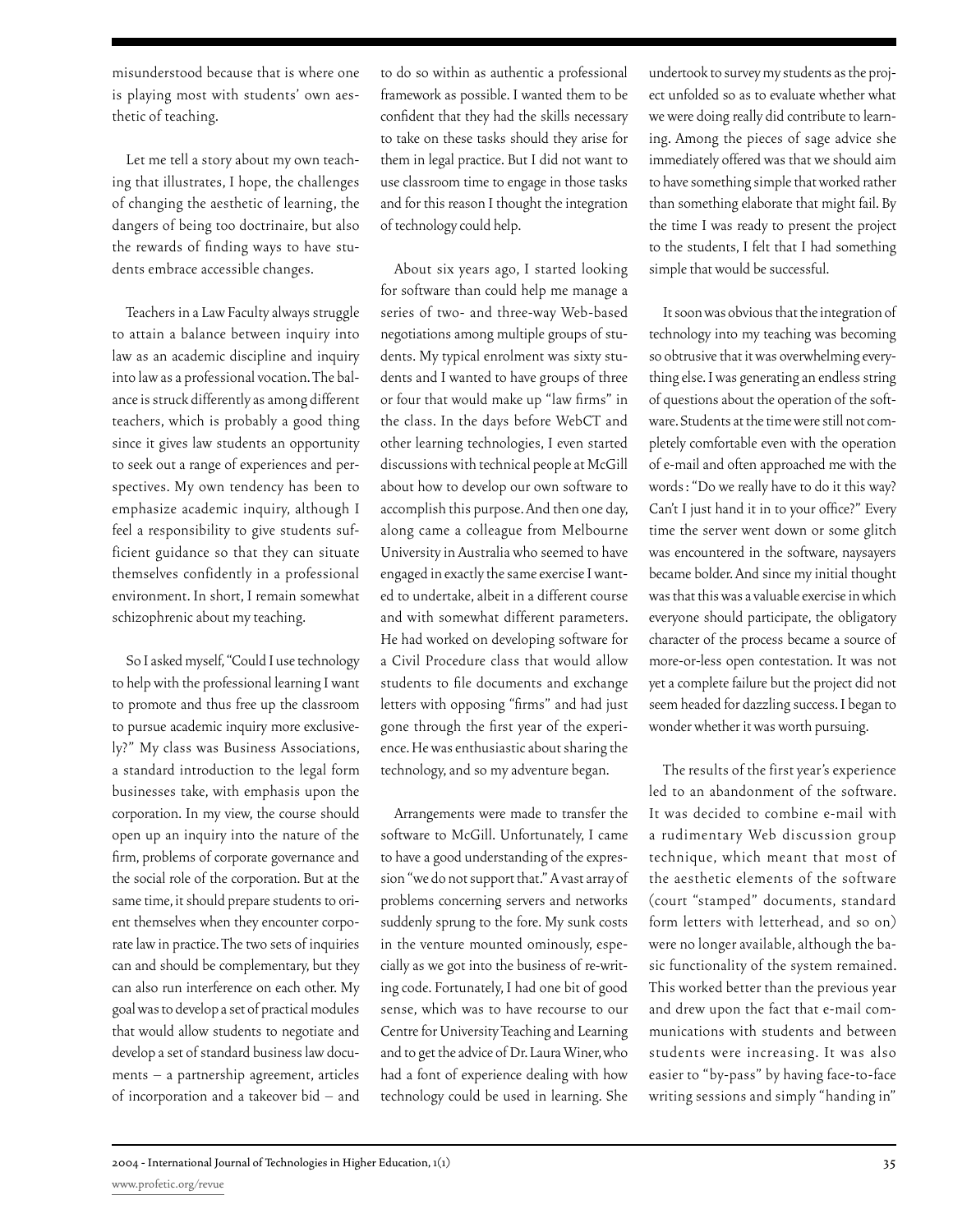work electronically. Students who found the technology useful used it, and those who did not like it did not have to have much contact with it.

I also attempted to improve my evaluation of student work by making clearer the expectations and objectives for each document submitted. The atmosphere of contestation in the previous year subsided and gave way to occasional complaint. The focus of concern changed from the use of technical means as a "substitute" for the classroom to the fairness of having a group work mode of evaluation, to which law students were not accustomed.

In the following year, again after evaluating student reaction, it was decided to migrate the course exercise to the emerging WebCT platform, which now seemed stable, offered much of the desired functionality, allowed more attention to the aesthetic elements of the exercise, and above all had the great advantage of being "supported" by the University. The major modification to the project was that the exercise was now optional. Students could choose to write additional exam questions instead of participating in the exercise. Those who participated in the exercise could also do the exam questions, with the superior mark contributing to the final grade. This improved student comfort levels enormously. Nevertheless, over 90 % of students chose to do the exercise, which suited my pedagogical purposes.

I should mention that as I displaced the gathering of practical, professional experience into the problem-solving exercises, I engaged in a radical re-conception of the overall learning objectives I had for the course and thorough revision of the materials I would use to pursue them. I all-butjettisoned the traditional fare of cases and statutes – materials students encountered while they did their exercises – and substituted leading articles and extracts from monographs. By this time, my course had become part of a vast reform of the law curriculum at McGill University. Business Associations was designated to be a "transsystemic course," which meant that it was not to be taught from the perspective of a single jurisdiction or legal tradition (common law or civil law), as in the past, but was to be taught comparatively and in a global perspective. Some of my colleagues suggested to me that at a time when we were engaged in re-thinking materials and content, technological innovation should be put on hold. I certainly sympathized. But having already invested in a re-structuring of my course that I thought was in line with overall curricular objectives, I felt that my technological innovation was worth pursuing so as to allow further scope for the pedagogical innovation I wanted to pursue in the classroom. In other words, I felt freer to explore the boundaries of the new curriculum as it impinged upon my class because I was confident that I had a way of grounding the practical, professional experience students needed for the problem-solving exercises I had begun to implement.

In 2003, I completed the fifth cycle of my "new" approach to Business Associations, and if course evaluations tell the story, students now like what they are learning. Some actually choose the course to be able to do the Web-based group exercises. Perhaps the most rewarding feedback has come from former students out in practice. They have on occasion contacted me to let me know that the experience of the drafting exercise significantly helped them when tackling parallel problems early in their careers.<sup>4</sup> After all, one of my principal motivations at the outset of the project was to help increase student confidence when facing drafting problems in the professional world. Feedback has also confirmed that team learning, often not emphasized in legal education, requires clear ground rules and a well identified division of labour.

In the competitive and litigious environment that is the law faculty classroom, a lack of clarity can be exploited and undermine the integrity of learning. I have become accustomed to the fact that it is all-but-inevitable that levels of effort are unequal, that free riding on groups will occur, and that an internal, somewhat covert, market for team-mates and best information will arise. The WebCT environment allows for some monitoring of these issues to the degree that correspondence gets exchanged over the Web site. But students can bypass monitoring through e-mail and word of mouth. In the end, one has to strive to establish an ethic of fair contribution through word and deed, and remain attentive to problems that students are very likely to signal themselves. Indeed, it has been my experience that where unequal contributions are signaled, the other side of the story is usually that the complaining group members are unwilling to accept alternative approaches to a problem. On balance, these sorts of difficulties are themselves worth managing because they confront students with the challenge of working at close quarters with colleagues in a quasiprofessional setting.

Another significant form of feedback has come from colleagues, some of whom have been intrigued by my project and started doing parallel exercises in their own classes. One colleague with whom I taught alternate sections of a class called Administrative Process, even undertook to run a similar exercise for both of our sections and has continued doing so on his own after I took up other teaching responsibilities. Upgrades of the WebCT platform have facilitated certain management tasks and thanks in part to the policies of the University, most col-